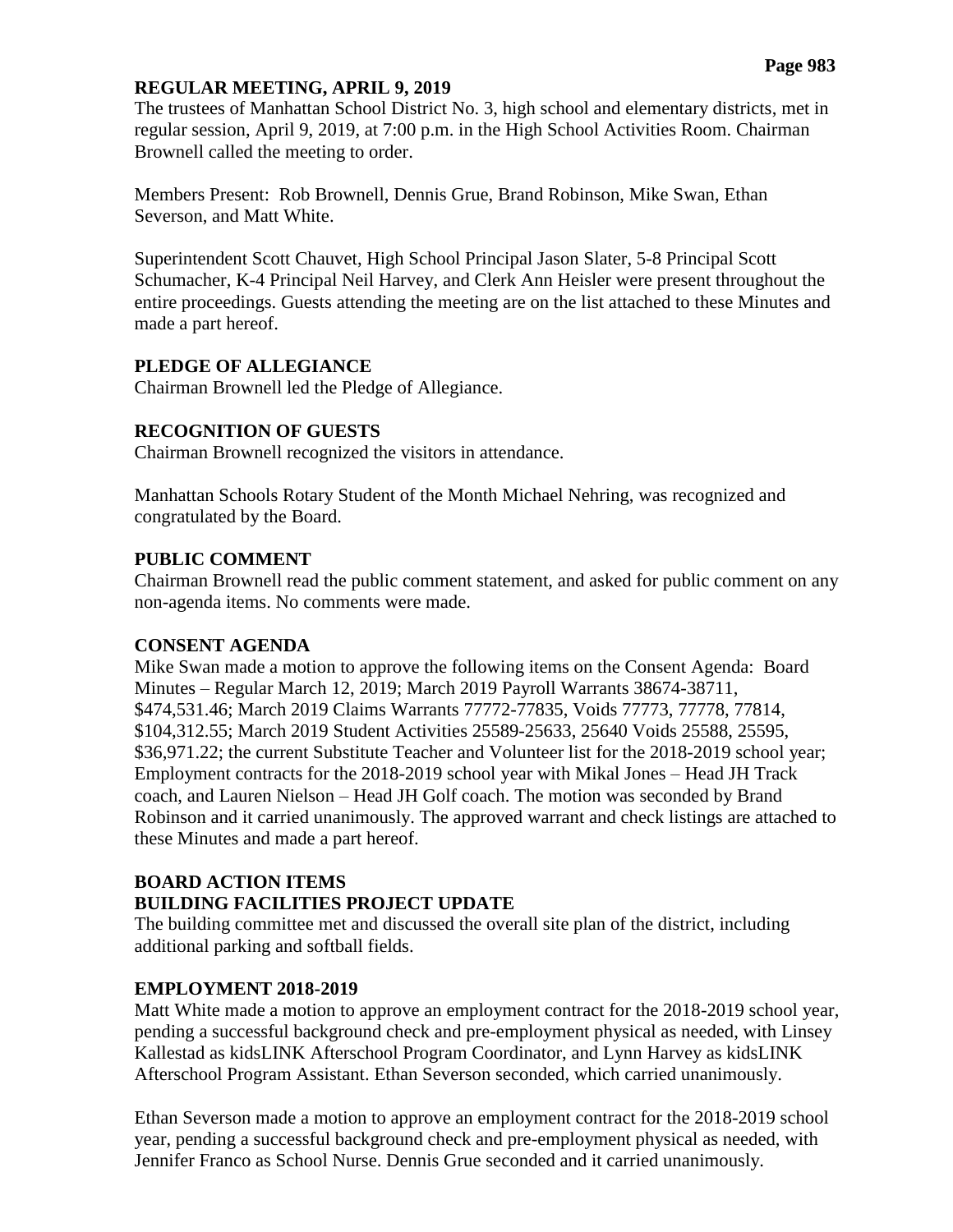Brand Robinson made a motion to approve an employment contract for the 2018-2019 school year, pending a successful background check and pre-employment physical as needed, with James Shepherd as Assistant JH Track coach. Mike Swan seconded, which carried with no dissenting votes.

## **EMPLOYMENT 2019-2020**

Ethan Severson moved to approve an employment contract for the 2019-2020 school year with Mikal Jones as PE/Health teacher. The motion was seconded by Dennis Grue and it carried unanimously.

Mike Swan moved to approve an employment contract for the 2019-2020 school year, pending a successful background check with Lexi Oldenburger as Business Ed teacher. The motion was seconded by Brand Robinson and it carried unanimously.

Michelle Mayo asked to speak to the Board about the anticipated Superintendent recommendation for nonrenewal of her elementary teaching position as she is a non-tenure teacher. She spoke in support of herself, as did several other community members. She would like to be considered for any position open in the district.

Dennis Grue moved to approve teacher contracts for the 2019-2020 school year with the elementary tenured and non-tenured teachers as proposed, to include the following teachers who will achieve tenure with this contract: Sarah Hendrickson, Saralynn Vaccaro, and Raymond Debruycker. Mike Swan seconded the motion and it carried with no dissenting votes.

Dennis Grue moved to accept the nonrenewal of non-tenured teacher Michelle Mayo as recommended by Superintendent Chauvet. The motion was seconded by Rob Brownell. After additional Board discussion, the vote was taken and the motion failed with two Yes votes – Grue, White; and three No votes – Swan, Robinson, Brownell.

Mike Swan moved to table the decision on the renewal of Michelle Mayo for the 2019-2020 school year until the next Board meeting. Brand Robinson seconded the motion and it carried with no dissenting votes.

Ethan Severson moved to approve teacher contracts for the 2019-2020 school year with the high school tenured and non-tenured teachers as proposed, to include the following teachers who will achieve tenure with this contract: Joel Christiaens, Rebecca Frank, Suzanne Rowe, and Kim Wegner-McCauley. Matt White seconded the motion and it carried with no dissenting votes.

The approved elementary and high school tenured and non-tenured teacher lists are attached to these Minutes and made a part hereof.

## **AMSTERDAM TUITION AGREEMENT 2019-2020**

Mike Swan made a motion to approve the 2019-2020 Tuition Agreement with Amsterdam School District as proposed. Matt White seconded, and it carried unanimously. The 2019-2020 Amsterdam Tuition Agreement is attached to these Minutes and made a part hereof.

# **AUDIT REPORT**

Dennis Grue moved to approve the audit report for the 2017-2018 fiscal year as completed by Strom & Associates. Ethan Severson seconded, which carried with no dissenting votes.